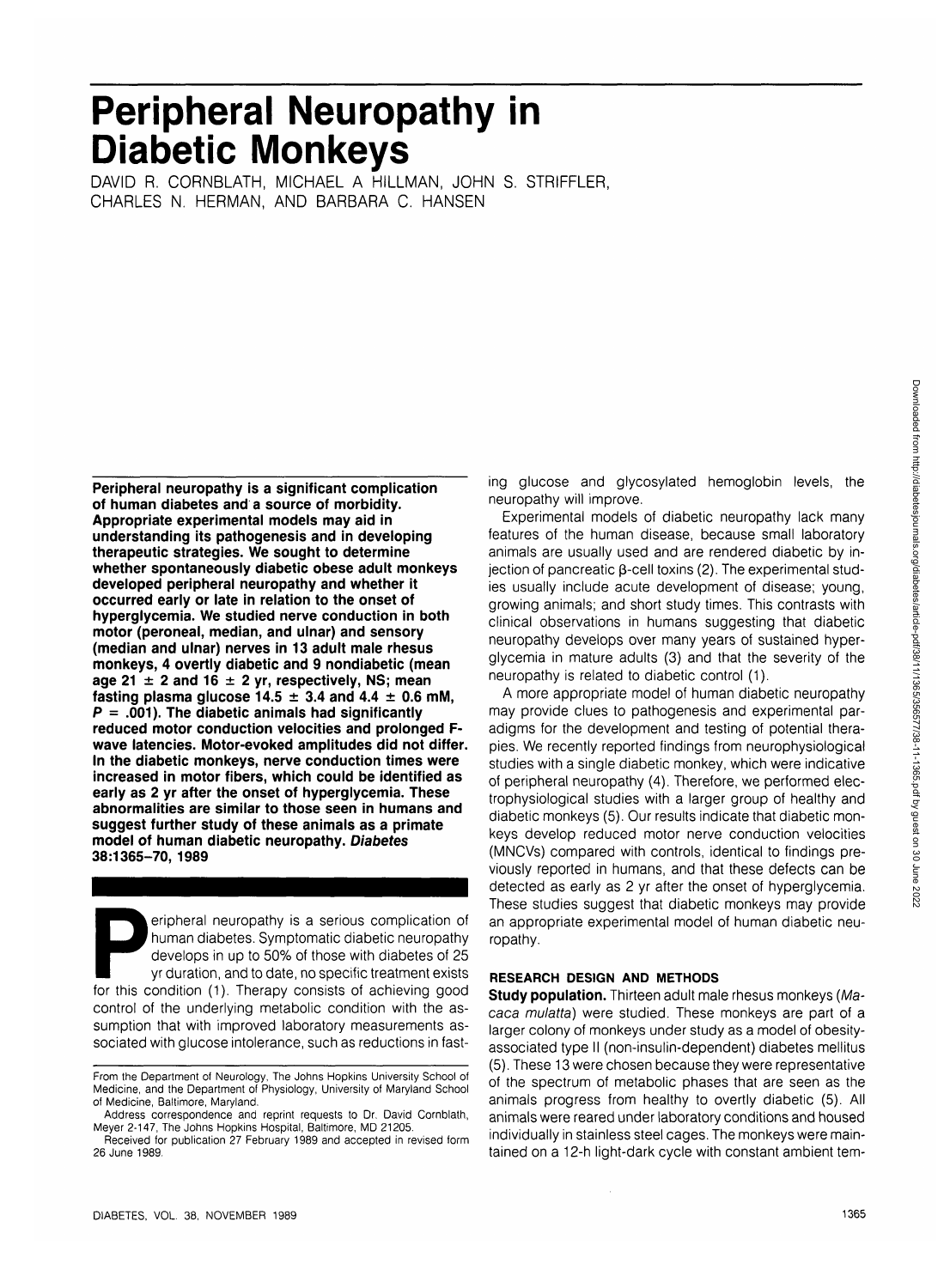perature (~22°C). Food was available ad libitum and was either monkey chow, containing 15% protein, 59% carbohydrate, and 26% fat (Ralston-Purina, St. Louis, MO), or a liquid diet, containing 14% protein, 54.5% carbohydrate, and 31.5% fat (Ensure, Ross, Columbus, OH). All animals were maintained in accordance with the National Institutes of Health Guide for the Care and Use of Laboratory Animals, and the protocols were approved by the Institutional Animal Care and Use Committee.

**Metabolic studies.** Blood sampling and monitoring of basal levels of glucose, lipid, and hormones in plasma and glucose tolerance were performed as described previously (5-7). Briefly, after a 16-h overnight fast, blood samples were collected with peripheral venous catheters from animals anesthetized with ketamine (10 mg/kg body wt). Individual hormone and glucose concentrations recorded for each monkey correspond to values assayed in plasma pooled from four samples of blood drawn 3 min apart to average out the 10- to 12-min large-amplitude oscillations that occur spontaneously in monkeys and humans fasted overnight (8). Intravenous glucose tolerance tests (IVGTTs) were performed on each monkey as described previously (samples obtained at 1, 3, 5, 10, 15, 20, 30, and 60 min after a 0.227 g/kg dose), and the rate of glucose disappearance  $(K<sub>G</sub>)$  was calculated with the 5- to 20-min plasma glucose period of the IVGTT, previously shown to be the most linear portion of the log<sub>e</sub> slope (6). Fasting plasma glucose (FPG), fasting plasma insulin (IRI), and  $K<sub>G</sub>$  values for individual monkeys represent averages of determinations performed on samples of blood drawn on 3-6 separate occasions over 4- to 12 mo periods close to the time of the nerve conduction studies.

**Electrophysiological procedures.** Under light ketamine anesthesia, all monkeys were studied by electrophysiological methods similar to those used for humans (9). The protocol is analogous to that in use in the Diabetes Control and Complications Trial (10). With surface stimulating and recording electrodes, sensory conduction was measured orthodromically in the median and ulnar nerves, and peak-topeak sensory potential amplitudes (SAMPs) and sensory nerve conduction velocities (SNCVs) were recorded. Motor conduction was measured in the peroneal nerve recording over the intrinsic toe extensor muscles, the median nerve recording over the thenar muscles, and the ulnar nerve recording over the hypothenar muscles. Motor distal latencies (MDLs), baseline-to-negative peak motor-evoked compound muscle action potential amplitudes (MAMPs), MNCVs, and minimum F-wave latency (F) values were recorded. Amplitudes were recorded in microvolts, latencies in milliseconds, and velocities in meters per second. Rectal and skin temperatures were monitored and did not differ between groups.

**Statistical analysis.** In our primary analysis, we tested the hypothesis that diabetic monkeys differ from nondiabetic monkeys in their physiological characteristics. Analysis of variance was performed to compare the means of the four variables (MDL, MAMP, MNCV, and F) in each of the three motor nerves (peroneal, median, and ulnar) and the two variables (SAMP and SNCV) in the two sensory nerves (median and ulnar). Each nerve group was considered separately, and each variable was evaluated as a univariate case, because the sample size was small. Because of the known effects of aging on peripheral nerve function (11), we performed an analysis of covariance with age as the covariate. Regression analysis was then performed with motor conduction data and the metabolic variables IRI, FPG, and  $K_{\text{G}}$ , A secondary analysis was undertaken to determine if nondiabetic monkeys had different results depending on their metabolic phase of progression toward overt diabetes (5). Statistical analysis was performed with the SAS-PC (12). All results are expressed as means  $\pm$  SE.

## **RESULTS**

**Characteristics of experimental animals.** The 13 animals were assigned to either a diabetic or nondiabetic group in accordance with criteria of the National Diabetes Data Group (13) and the World Health Organization (14) for obesityassociated type II diabetes (Table 1). After a 16-h overnight fast, the 4 overtly diabetic monkeys (phase 8 or 9; 5,15) had hyperglycemia (mean FPG 14.5  $\pm$  3.4 mM) and normal plasma insulin levels (mean IRI 208  $\pm$  36 pM). The mean age of the monkeys in this group was  $21 \pm 2$  yr. All had been severely obese but experienced weight loss at the onset of clinically overt diabetes. Before the electrophysiological studies, the mean duration of diabetes was 38 mo (range 20-59 mo), and the mean duration of insulin therapy was 23 mo (range 4-55 mo). Insulin therapy consisted of daily subcutaneous injections of 5-30 U/day exogenous hormone (either beef-pork or humulin insulin); insulin was withheld on the morning of the study. The 9 nondiabetic monkeys did not differ significantly in age from the diabetic monkeys (16  $\pm$  2 vs. 21  $\pm$  2 yr). Metabolic data were significantly different in the diabetic and nondiabetic groups for FPG (P = .001), IRI (P = .02), and  $K_G$  (P = .004).

Based on metabolic data and previously outlined criteria, we separated the nondiabetic animals into two groups (Table 2). The lean subgroup consisted of four younger adult animals aged 9-13 yr. These monkeys were normoglycemic and normoinsulinemic (phase 2). The five monkeys in the obese subgroup were characterized by fasting hyperinsulinemia: two were normoglycemic (phase 4), and three had slight fasting hyperglycemia (phase 7; FPG range 5.9-7.6 mM). Compared with the lean group, monkeys in the obese group were older ( $P = .01$ ) and heavier ( $P = .01$ ) and had higher IRI (P = .002) and lower  $K_G$  (P = .008) values but did not differ significantly in FPG levels from the lean group. **Electrophysiological studies.** The results of the nerve conduction studies of diabetic and nondiabetic groups are pre-

| TABLE 1                                |  |  |
|----------------------------------------|--|--|
| <b>Contractor</b> and the late and the |  |  |

|  | Clinical and laboratory features of diabetic and |  |  |
|--|--------------------------------------------------|--|--|
|  | nondiabetic rhesus monkeys                       |  |  |

|                             | Diabetic<br>$(n = 4)$ | Nondiabetic<br>$(n = 9)$ |
|-----------------------------|-----------------------|--------------------------|
| Age (yr)                    | $21 \pm 2$            | $16 \pm 2$               |
| Weight (kg)                 | $10 \pm 1$            | $14 \pm 1$               |
| Fasting plasma glucose (mM) | $14.5 \pm 3.4$        | $4.4 \pm 0.6^*$          |
| Fasting plasma insulin (pM) | $208 \pm 36$          | $610 \pm 101$ †          |
| $K6$ (%/min)                | $0.8 \pm 0.2$         | $2.7 \pm 0.3$            |

Results are means  $\pm$  SE.  $K_G$ , glucose disappearance.

\*P = .001,  $\uparrow P$  = .02,  $\downarrow P$  = .004, vs. diabetic. All other comparisons not significant.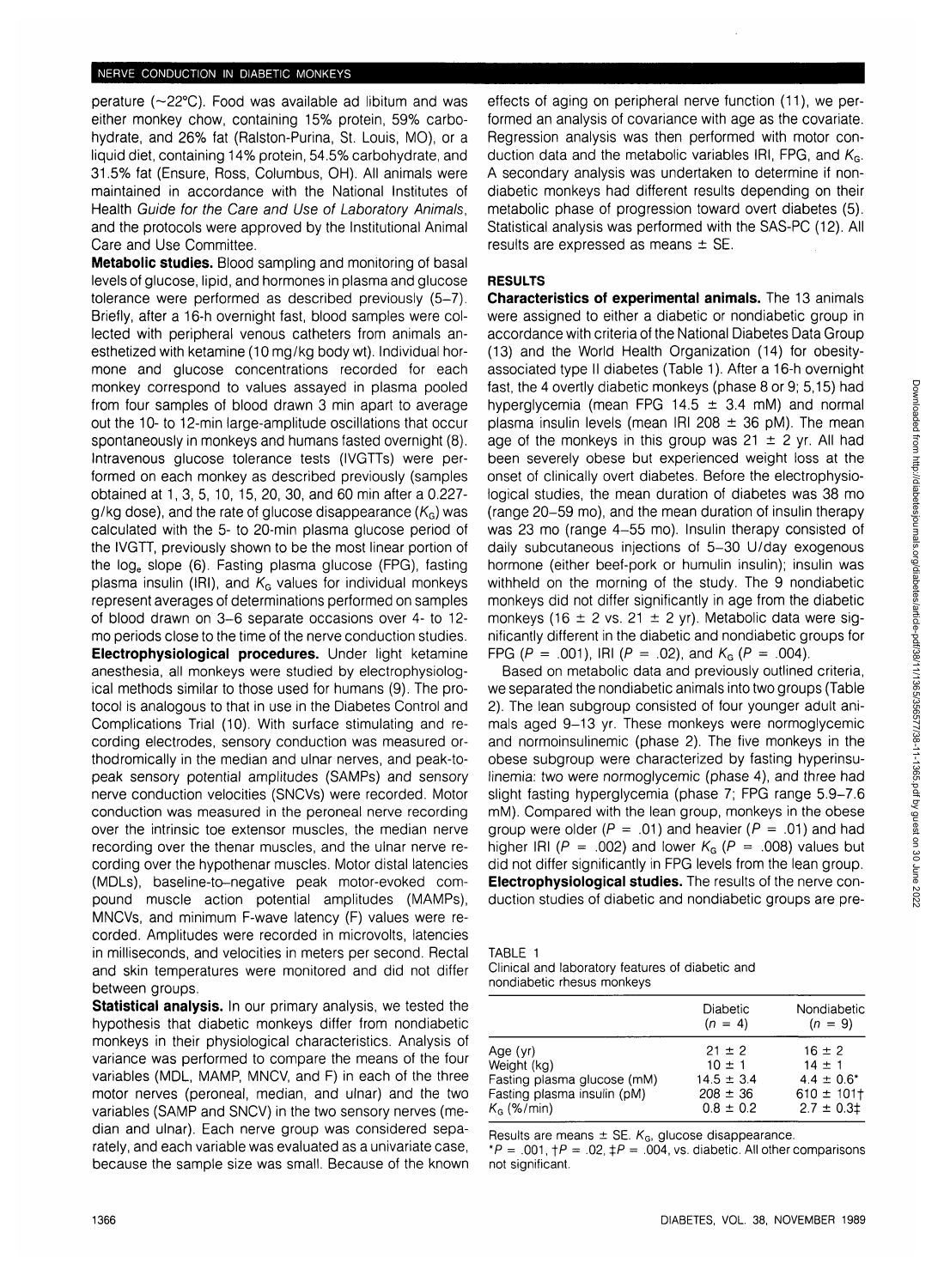P (covariate)

> NS NS .002 NS NS NS .03 .003 .05 NS .008 .003

NS .04 NS NS

## TABLE 2

Clinical and laboratory features of nondiabetic monkeys based on metabolic characteristics

|                             | Lean<br>$(n = 4)$ | Obese<br>$(n = 5)$ |
|-----------------------------|-------------------|--------------------|
| Age $(yr)$                  | $11 \pm 1$        | $30 \pm 1^*$       |
| Weight (kg)                 | $11 \pm 1$        | $17 + 11$          |
| Fasting plasma glucose (mM) | $3.2 \pm 0.2$     | $5.3 \pm 1$        |
| Fasting plasma insulin (pM) | $244 \pm 93$      | $1012 \pm 115$     |
| $KG$ (%/min)                | $3.3 \pm 0.4$     | $1.8 \pm 0.2$ §    |

Results are means  $\pm$  SE.  $K_{G}$ , glucose disappearance.

\*P = .0002,  $\uparrow P$  = .01,  $\downarrow P$  = .002,  $\uparrow P$  = .008, vs. lean. All other comparisons not significant.

sented in Table 3. Significant differences were determined by univariate analysis in all motor nerves for MNCV and F and in the median and ulnar nerves for MDL. We then performed analysis of covariance with age as the covariant. MNCV was still highly significant in the peroneal and ulnar nerves but was not as significant in the median nerve. F was still significantly different between the diabetic and the nondiabetic animals in both the median and ulnar nerves. MDL was no longer significant. In all cases, the diabetic monkeys showed increased conduction times in motor fibers. Figures 1 and 2 depict motor conduction values MNCV and F for the diabetic and nondiabetic groups.

We then used regression analysis to determine whether FPG, IRI, or  $K_G$  was related to MNCV. Only FPG was statistically significant in all motor nerves: peroneal nerve,  $P =$ .04; median nerve,  $P = .005$ ; and ulnar nerve,  $P = .0002$ . The regression plot for FPG and MNCV in the ulnar nerve is depicted in Fig. 3. In this figure, individual animals are in-

> Diabetic  $(n = 4)$

 $2.7 \pm 0.3$ 8500 ± 2000  $43 \pm 6$  $24 \pm 1.6$  $3.9 \pm 0.3$ 5800 ± 1000  $51 \pm 4$  $19 \pm 0.8$  $3.4 \pm 0.3$ 4800 ± 1200  $50 \pm 5$  $19 \pm 0.7$ 

#### TABLE 3 Results of nerve conduction studies in diabetic and nondiabetic monkeys

Nerve and variable

Motor Peroneal MDL MAMP **MNCV** 

Median MDL MAMP **MNCV** F Ulnar MDL MAMP **MNCV** F **Sensory** Median **SNCV** SAMP Ulnar **SNCV** SAMP

.F

| D.R. CORNBLATH AND ASSOCIATES |
|-------------------------------|
|-------------------------------|

dicated by their phase of progression from normal to overt diabetes (phases 2-9), with phases 8 and 9 representing overt and severe advanced diabetes, respectively. The curve, representing all monkeys, suggests a trend in the progression of values from lean (phase 2) to diabetic (phases 8 and 9) animals, with the obese (phases 4-7) animal values falling in the middle.

Figure 4 is a three-dimensional plot of the motor conduction values for MNCV, MDL, and F by diabetic and nondiabetic groups and motor nerve. This illustrates the interdependence among the three variables, with values for nondiabetic animals clustering in the region of the graph reflecting faster conduction times. MAMP was not significantly different between the groups and therefore was not included in the plot (Table 3).

For the sensory nerves, median SAMP and ulnar SNCV were significantly different before correction for age ( $P <$ .009 and  $P < .03$ , respectively), with lower values in the diabetic animals. After covariate analysis, only MAMP retained statistical significance but at a borderline level ( $P <$ .04).

There were no significant differences in nerve conduction in the lean and obese nondiabetic monkeys either with or without age as a covariate (data not shown).

# **DISCUSSION**

Nondiabetic  $(n = 9)$ 

 $2.0 \pm 0.2$ 11,000 ± 1400  $77 \pm 4$  $19 \pm 1.1$  $3.0 \pm 0.2$ 7100 ± 700  $68 \pm 3$  $14 \pm 0.6$  $2.2 \pm 0.2$ 6900 ± 800  $76 \pm 3$  $14 \pm 0.4$ 

This study shows that there are reduced MNCVs in diabetic monkeys compared with nondiabetic monkeys. Increased conduction time was also present in the related parameter motor F. In addition, we found a significant correlation between MNCV and FPG in the three motor nerves studied. However, there was no significant relation between MNCV

> P (univariate)

> > NS NS .001 .04 .04 NS .006 .0008 .01 NS .0006 .0001

NS .009 .03 NS

| Results are means $\pm$ SE. MDL, motor distal latency (ms); MAMP, motor amplitude ( $\mu$ V); MNCV, motor nerve conduction velocity (m/s); F, |  |
|-----------------------------------------------------------------------------------------------------------------------------------------------|--|
| F-wave latency (ms); SNCV, sensory nerve conduction velocity (m/s); SAMP, sensory amplitude ( $\mu$ V).                                       |  |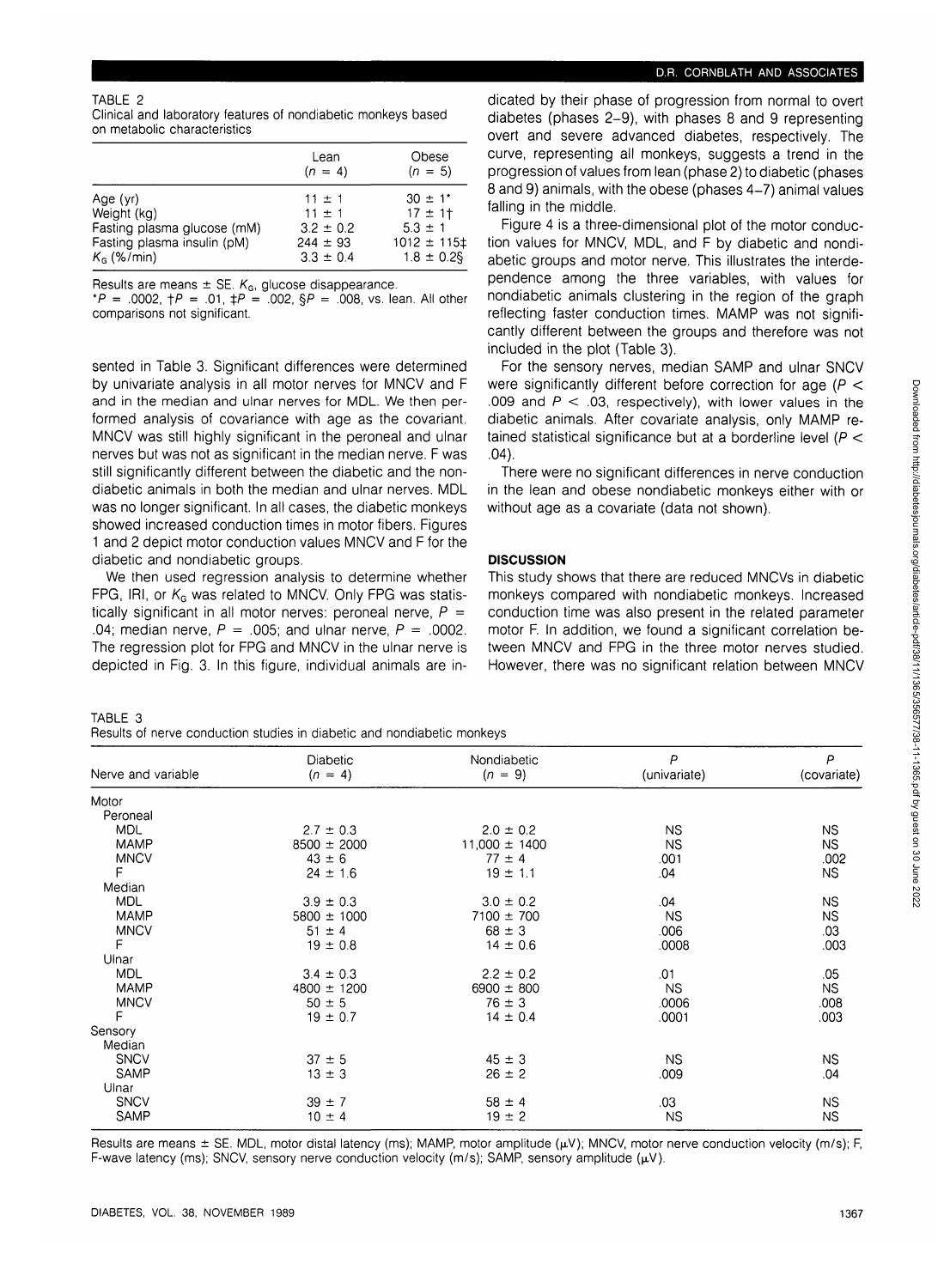

**FIG. 1. Motor nerve conduction velocities in each of 3 motor nerves for diabetic (D) and nondiabetic (N) rhesus monkeys. Values for D and N are significantly different in all 3 nerves (see Table 3). Values are means ± 2SE.**

and IRI or  $K<sub>G</sub>$  for the total group. Motor-evoked amplitudes and sensory conductions did not differ between groups.

Our study also demonstrated that certain measurements of nerve conduction studies are affected by age. In humans, MNCV falls with age beginning at age 29 yr (11). In humans, little is known about the effects of age on other nerve conduction values. When we corrected our analysis for age, there was an age effect on several parameters, indicating that age is an important factor. Despite this effect of age, MNCV and F were still highly significantly different between the diabetic and nondiabetic animals (Table 3).

These results support previous studies showing that nerve conduction velocity is reduced in diabetic individuals (16,17) and diabetic experimental animals (18) compared with nondiabetic subjects. Our study also supports the hypothesis .that the reduction in nerve conduction is correlated with the level of fasting hyperglycemia, as has been shown in humans (16). We have extended these observations to include the monkey model of obesity-associated type II diabetes, a primate model that exhibits other features of human diabetes and its complications. Although we did not determine gly-



**FIG. 2. F-wave latencies in each of 3 motor nerves for diabetic (D) and nondiabetic (N) rhesus monkeys. Values for D and N differ significantly in all 3 motor nerves (see Table 3). Values are means ± 2SE.**



**FIG. 3. Ulnar motor nerve conduction velocity plotted against fasting plasma glucose for 13 rhesus monkeys. Value for each animal is represented by number (2-9) that is metabolic phase of progression from normal to diabetic (5). Regression line is significant at P = .0002.**

cosylated hemoglobin, others have found a relationship between that value and MNCV (16,19).

The exact mechanisms by which MNCV is reduced in diabetes are not known (20-24). Several hypotheses exist: 1) increased levels of sorbitol and decreased levels of myoinositol in nerve leading to altered phosphoinositide metabolism and subsequently to axoglial dysjunction (23,24) and reduction in conduction times along nerve fibers (25), 2) thickening of endoneurial blood vessels leading to chronic hypoxia and nerve ischemia (21,26,27), and 3) nonenzymatic glycosylation in nerve tissue accelerated by hyperglycemia (28). Further studies are needed to determine the precise pathogenesis of diabetic neuropathy so that specific treatments can be developed (20).

Our study suggests that further investigation of the peripheral nervous system of the aging monkey with obesityassociated type II diabetes is warranted. Available experimental models of human diabetic neuropathy do not fully reproduce the human disease. Most models involve small growing laboratory animals (mainly rats) made diabetic by alloxan or streptozocin injection or by genetic predisposition (2). The aging monkeys described here offer several advantages for study: they have characteristics similar to those found in humans with obesity-associated type II diabetes (5,15), they are a good model on which to perform longitudinal serial studies with mature animals, and complications such as hyperlipidemia and atherosclerotic plaques are known to occur in this model (7).

The precise pathology that underlies the nerve conduction changes in this and other studies of diabetes is uncertain. This uncertainty in part relates to the stage of the disease and the conduction abnormality present at that time. Early in the course of diabetes, conduction velocity is below that of control values (29), but it can be corrected rapidly with insulin therapy. Reduced conduction velocity presumably represents a metabolic defect, possibly resulting in nodal and/or paranodal swelling, because it is easily reversible (35). With diabetes of longer duration, conduction velocities continue to fall, reflecting either loss of the largest myelinated fibers or changes in myelin surrounding nerve fibers (36).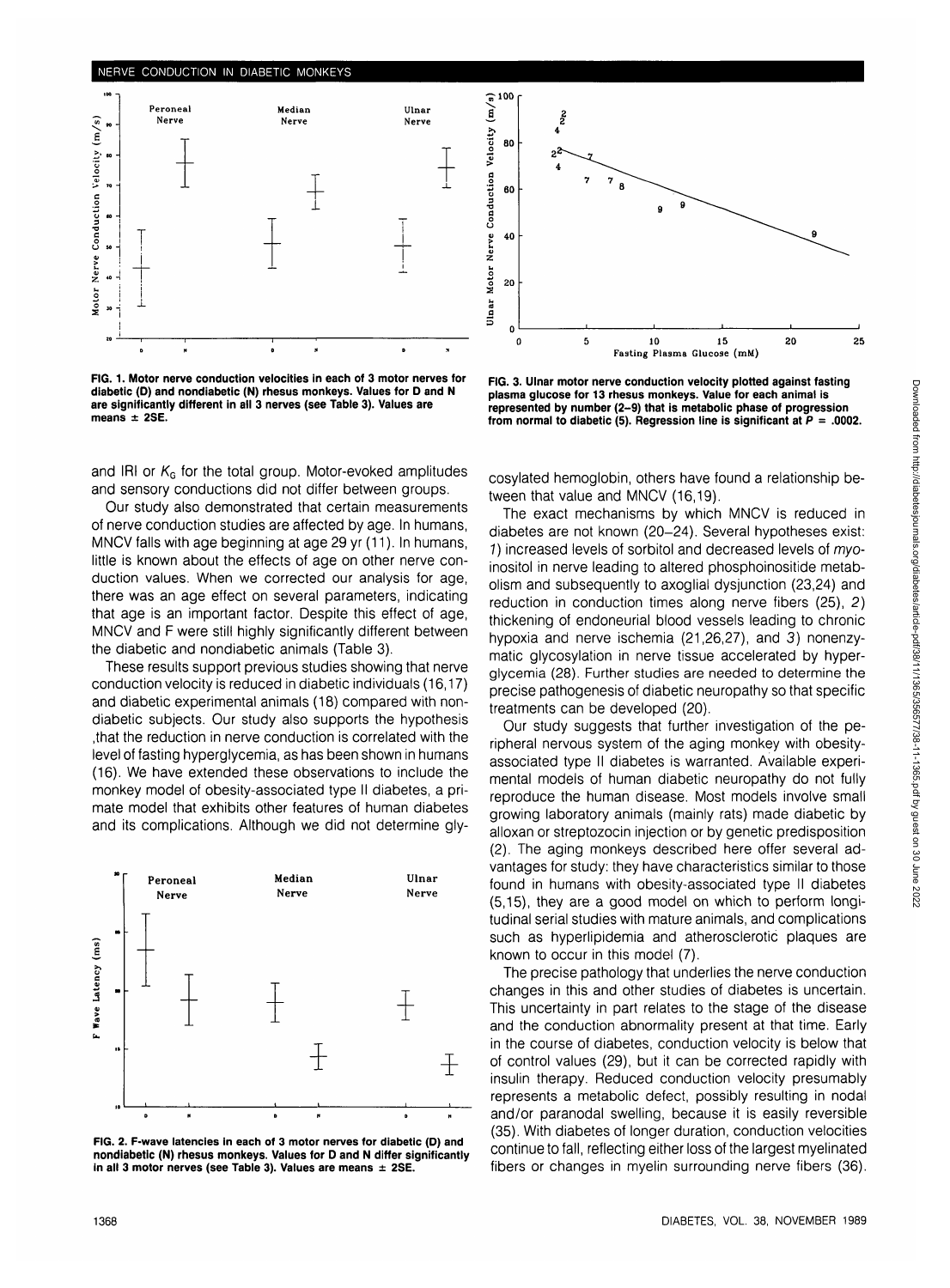

**FIG. 4. Three-dimensional plot of motor nerve conduction velocity, motor distal latency, and Fwave latency for each motor nerve (P, peroneal; M, median; U, ulnar) for diabetic** (O) **and nondiabetlc (D) rhesus monkeys.**

Correlative pathological studies of our monkeys would be of interest.

Substantial evidence suggests that hyperglycemia plays an important role in the pathogenesis of diabetic neuropathy (37). A continuing question has been the effect of insulin deficiency on the process. Regression analysis of MNCV data did not reveal a significant relationship to IRI, yet confirmed the relationship between MNCV and FPG. Thus, our data do not support a primary role for insulin deficiency in the conduction abnormalities seen in diabetes.

In summary, we demonstrated that the aging diabetic monkey has prolonged motor nerve conduction times compared with nondiabetic animals. The degree of reduction of MNCV was inversely correlated with FPG but was not related to IRI or  $K_G$ . Our studies suggest that aging diabetic monkeys, previously shown to be an excellent primate model of obesity-associated type II diabetes, develop peripheral neuropathy early after the onset of hyperglycemia, which is similar to that seen in human diabetes and which may serve as a model of human diabetic neuropathy.

## **ACKNOWLEDGMENTS**

The collaborative effort of Dr. N. Bodkin and the staff of the Obesity and Metabolism Research Laboratory, University of Maryland, is gratefully acknowledged for the metabolism studies that led to this work. Dr. Pamela Talalay provided expert editorial assistance. We thank Dr. E. David Mellits for statistical advice. Rod Graham prepared the manuscript.

This study was supported by National Institutes of Health **Grant DK-37717.** 

#### **REFERENCES**

- 1. Pirart J: Diabetes mellitus and its degenerative complications: a prospective study of 4,400 patients observed between 1947 and 1973. Diabetes Care 1:168-88, 252-63, 1978
- 2. Sharma AK, Thomas Pk: Animal models: pathology and pathophysiology. In *Diabetic Neuropathy.* Dyck PJ, Thomas PK, Asbury AK, Winegrad AJ,<br>Porte D, Eds. Philadelphia, PA, Saunders, 1987, p. 237–52
- 3. Gregersen G: Diabetic neuropathy: influence of age, metabolic control and duration of diabetes on motor conduction velocity. Neurology 17:972-80, 1967
- 4. Comblath DR, Dellon AL, MacKinnon SE: Spontaneous diabetes mellitus

in a rhesus monkey: neurophysiological studies. Muscle Nerve 12:233- 35, 1989

- 5. Hansen BC, Bodkin NL: Heterogeneity of insulin responses: phases leading to type II (non-insulin dependent) diabetes mellitus in the rhesus monkey. Diabetologia 29:713-19, 1986
- 6. Jen K-LC, Hansen BC: Glucose disappearance rate in rhesus monkeys: some technical considerations. Am J Primatol 14:153-66, 1988
- 7. Hannah JS, Verdery RB, Bodkin NL, Hansen BC: Changes in lipoproteins during the development of NID diabetes in Rhesus monkeys. In Lessons From Animal Diabetes II, 2nd Int. Workshop. London, Libby, 1988, p. 321
- 8. Hansen BC, Jen K-LC, Pek SB, Wolfe RA: Rapid oscillations in plasma insulin, glucagon, and glucose in obese and normal weight humans. J Clin Endocrinol Metab 54:785-92, 1982
- 9. Kimura J: Electrodiagnosis in Diseases ot Nerve and Muscle: Principles and Practice. Philadelphia, PA, Davis, 1983
- 10. The DCCT Research Group: Factors in development of diabetic neuropathy: baseline analysis of neuropathy in feasibility phase of diabetes control and complications trial (DCCT). Diabetes 37:476-81, 1988
- 11. Norris AH, Shock NW, Wagman IH: Age changes in maximum conduction velocities of motor fibers of human ulnar nerves. J Appl Physiol 5:589- 93, 1953
- 12. SAS/STAT User's Guide. Release 6.03 Ed. Cary, NC, SAS, 1988
- 13. National Diabetes Data Group: Classification and diagnosis of diabetes mellitus and other categories of glucose intolerance. Diabetes 28:1039- 57,1979
- 14. World Helath Organization: Diabetes Mellitus, Report of a WHO Study Group. Geneva, World Health Org., 1985 (Tech. Rep. Ser., no. 727)
- 15. Bodkin NL, Metzger BL, Hansen BC: Hepatic glucose production and insulin sensitivity preceding diabetes in monkeys. Am J Physiol 256:E676-81, 1989
- 16. Graf RJ, Halter JB, Halar E, Porte D: Nerve conduction abnormalities in untreated maturity-onset diabetes: relation to levels of fasting plasma glucose and glycosylated hemoglobin. Ann Intern Med90:298-303,1979
- 17. Graf RJ, Halter JB, Pfeifer MD, Halar E, Brozovich F, Porte D Jr: Glycemic control and nerve conduction abnormalities in noninsulin-dependent diabetic subjects. Ann Intern Med 94:307-11, 1981
- 18. Eliasson SG: Nerve conduction changes in experimental diabetes. J Clin Invest 43:2353-58, 1964
- 19. Gallai V, Firenze C, Mazzotta G, Del Gatto F: Neuropathy in children and adolescents with diabetes mellitus. Acta Neurol Scand 78:136-40, 1988
- 20. Asbury AK: Understanding diabetic neuropathy. N Engl J Med 319:577-78,1988
- 21. Johnson PC, Doll SC, Cromey DW: Pathogenesis of diabetic neuropathy. Ann Neurol 19:450-57, 1986
- 22. Greene DA, Lattimer SA, Sima AAF: Sorbitol, phosphoinositides, and sodium-potassium ATPase in the pathogenesis of diabetic complications. N Engl J Med 316:599-606, 1987
- 23. Greene DA, Lattimer SA, Sima AAF: Are disturbances of sorbitol, phos-phoinositide, and Na<sup>+</sup> -K<sup>+</sup> -ATPase regulation involved in pathogenesis of diabetic neuropathy? Diabetes 37:688-93, 1988
- 24. Greene DA, Lattimer SA, Sima AAF: Pathogenesis and prevention of diabetic neuropathy. Diabetes Metab Rev 4:201-21, 1988
- 25. Brismar T, Sima AAF, Greene DA: Reversible and irreversible nodal dysfunction in diabetic neuropathy. Ann Neurol 21:504-507, 1987